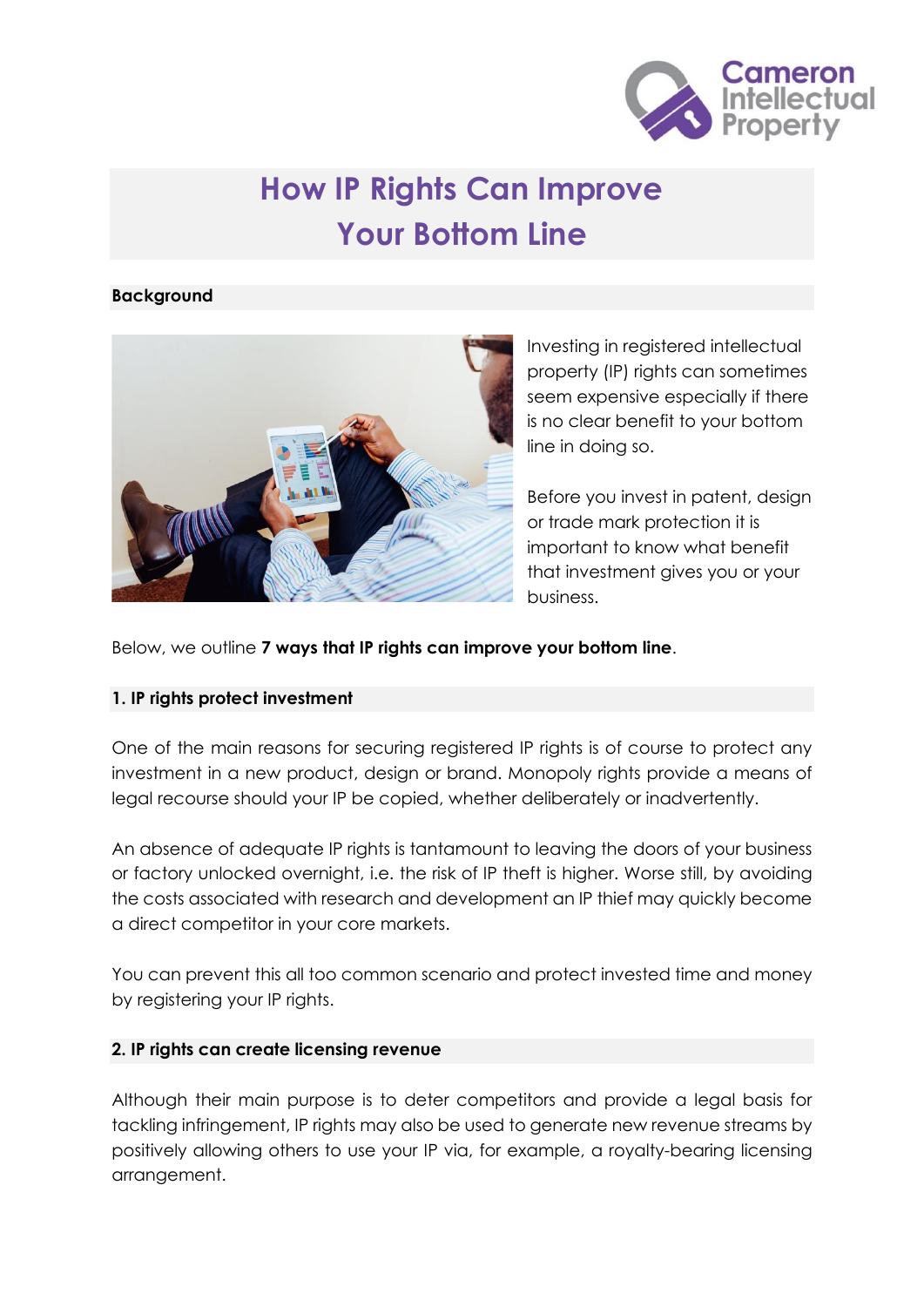

# **3. Exclusivity can increase the asking price**

Generating healthy profits within a crowded market is always a challenge if you are selling products or services that are also being sold by many others at competitive prices.

However, if you are the only business that is entitled to sell those products or services by virtue of owning the associated monopoly IP rights then you may be able to demand a significant premium.

## **4. IP rights can make you eligible for tax reductions**

There are many government schemes (e.g. the Patent Box or R&D tax credits) which allow reductions in tax or other incentives that go straight towards improving the bottom line.

## **5. Certainty and clarity reduce legal and accountancy costs**

As well as the obvious risk of not being protected, attempting to rely solely on unregistered IP rights – such as copyright - can often lead to increased general legal costs in the event of restructuring or sale of businesses.

This arises because it can be very difficult and time consuming to, for example, identify exactly what IP is



owned, who it is owned by, and when it expires.

In contrast, having an easily identifiable portfolio of registered IP rights can allow e.g. accountants / lawyers to quickly and easily perform IP due diligence. This in turn can help to reduce your overall legal expenditure.

## **6. Registered IP rights can be moved within company group structures**

IP rights can be assigned and licensed between different legal entities. This makes IP a valuable piece of intangible property which can be identified in intra-company agreements and attributed a value accordingly. IP rights can therefore be used to create financially advantageous company group structures.